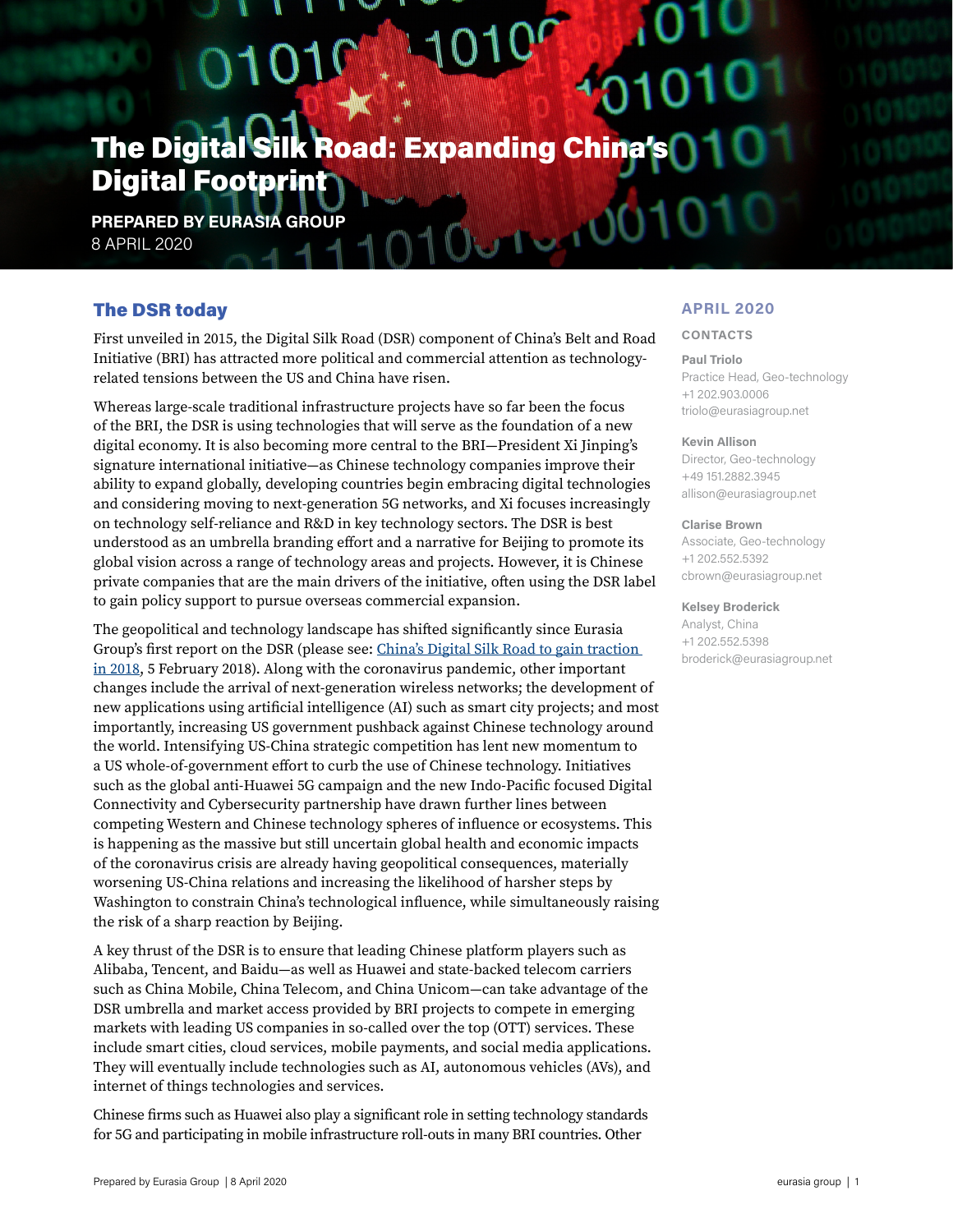

# Countries signing DSR-specific MOU with China

| Region                | Country          |                             |  |
|-----------------------|------------------|-----------------------------|--|
| Africa                | DZ.              | Egypt                       |  |
| Asia                  | $\overline{C^*}$ | Turkey                      |  |
| Asia                  |                  | Bangladesh                  |  |
| Asia                  |                  | Laos                        |  |
| Asia                  |                  | South Korea                 |  |
| <b>Central Europe</b> |                  | Kazakhstan                  |  |
| Eastern Europe        |                  | Czech Republic              |  |
| Eastern Europe        | <b>A</b>         | Serbia                      |  |
| Eastern Europe        |                  | Poland                      |  |
| Eastern Europe        |                  | Hungary                     |  |
| Europe                |                  | Estonia                     |  |
| Europe                | ↗                | England                     |  |
| Latin America         |                  | Cuba                        |  |
| Latin America         |                  | Peru                        |  |
| Middle East           | NIKER            | Saudi Arabia                |  |
| <b>Middle East</b>    |                  | <b>United Arab Emirates</b> |  |

Chinese firms are eager to follow suit and contribute to the standards-setting process to promote the adoption of a Chinese-centric technology stack. However, Western narratives likely overstate the extent to which overall leadership in new technologies and the rules for how they are deployed will be at risk if Chinese organizations and companies succeed in playing a greater role in global standards-setting. More important are issues such as market share and the ability of "Team China" to deliver solutions across sectors and with political backing from Beijing. However, it is possible that a significant worsening of the US-China relationship and technology competition could compel China over time to pursue a separate standards-setting process in certain areas in concert with a subset of BRI/DSR countries. The likelihood of such an outcome could depend on how the coronavirus pandemic evolves and its impact on the country's relations with the US.

Political perceptions of the DSR have also been influenced by a spreading narrative among Western policymakers that Beijing is directing the export of a Chinese "techno-authoritarian" model to countries along the BRI. This is true, to some extent. Chinese companies have participated in the export of facial recognition camera and other policing technologies.

However, Chinese companies are primarily responding to—and benefitting from demand in developing countries for more telecommunications infrastructure, which often includes the security components of smart cities. The Chinese technology stack is offered as a

Sources: Eurasia Group, Fudan University

package deal, encouraging reliance on Chinese technologies. These dependencies have the potential to make it more difficult for other technology companies to do business in BRI countries.

**For multinational technology firms, going beyond the lofty aspirational speeches of Chinese leaders to understand what the DSR really is and what impact it will have on the competitive and business environment in participating countries is becoming increasingly important.**

# Coronavirus implications will depend on Chinese diplomacy and US moves against Huawei

The pandemic is further stressing an already strained US-China relationship. While President Donald Trump has stopped referring to the disease as the "Chinese virus," both countries increasingly view the crisis through the lens of a competition for global influence. The US is casting China's lack of transparency as a danger to the world, while also highlighting the risks of concentrating global supply chains in that country (particularly for products such as medical supplies). Beijing, meanwhile, is using its early success at containing the virus (after missteps that arguably exacerbated the initial outbreak) to provide medical assistance and medical supplies to a growing list of countries in Europe, Asia, and Africa—especially those countries that are part of the BRI.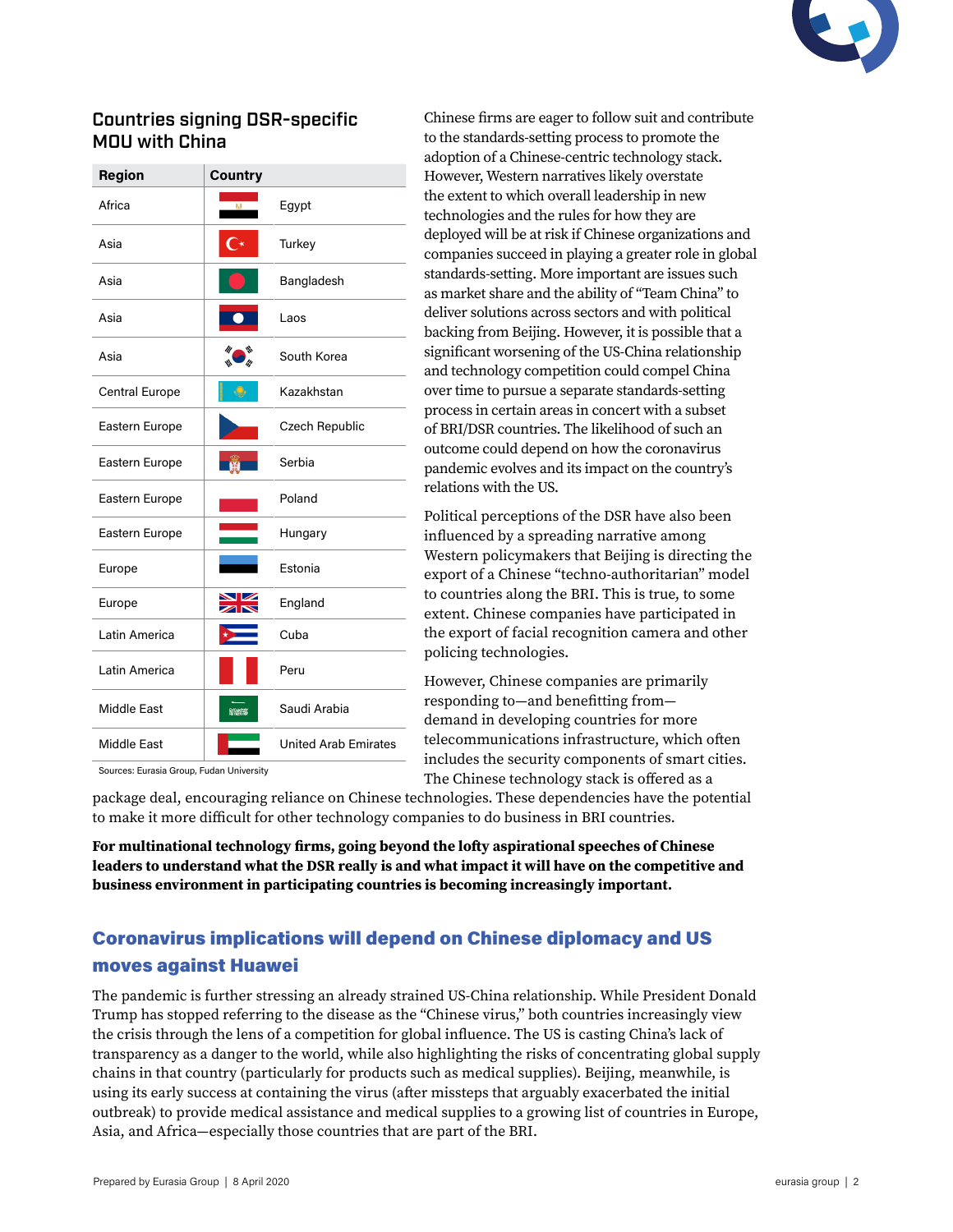

Beijing's ambitions have moved beyond simply trying to repair its international image after being accused of attempting to cover up the virus; it is now making its own case for global leadership, that of a stable power with the capacity to overcome challenges and a growing willingness to provide global public goods. The fumbled response to the crisis in the US, and the Trump administration's lack of coordination with other countries during notable phases of the pandemic, has made China's job easier. The current dynamic is a sharp contrast with the 2004 Indian Ocean tsunami, when China was roundly criticized at home and abroad for failing to provide help to the region as the US military and aid agencies responded quickly.

While these actions may boost goodwill toward China among countries that receive significant amounts of aid from Beijing, the ultimate impact of the pandemic on the DSR will also depend on the extent of any global economic downturn and the success or failure of likely US efforts to further restrict the access of Huawei and other important Chinese technology companies to US technology. US moves to cut off Huawei from cutting-edge semiconductor technology pose particular risks to the appeal of BRI projects that depend on advanced telecommunications systems.

# DSR elevated in importance

Over the past 12 months, Beijing has taken steps to make the DSR a top priority. These include promotion of the concept at key international forums such as the Second Belt and Road Forum (BRF), the 5th World Internet Conference (WIC), and other smaller domestic conferences such as one held in December 2019 in Shanghai. These events provide the opportunity for China to bring DSR into the mainstream, gain buy-in from companies and partner countries, and build on the efforts undertaken in 2017 and 2018 detailed in Eurasia Group's previous report. The outbreak of the novel coronavirus has put a brake on some DSR-related infrastructure projects—particularly labor intensive ones—but the disruptions are likely to be temporary.

The National Development and Reform Commission (NDRC), the lead agency and driver for the BRI, plays a key role in approving overseas investment. This includes BRI investments related to connectivity, advanced manufacturing, and R&D. The Cyberspace Administration of China (CAC) oversees China's cybersecurity and digital economy initiatives. It is also a key player in Beijing's efforts to build a data governance system, which will grow in importance for companies' development of DSR-related platforms and services. The Ministry of Science and Technology and the Ministry of Industry and Information Technology (MIIT) have announced cooperation agreements with counterpart ministries across BRI countries on science, technology, and ICT issues, laying the groundwork for Chinese companies to enter and expand their access in these markets. The two ministries, along with the NDRC, are also members of China's 5G promotion group, established in 2013 to lead China's national 5G strategy (please see Eurasia Group report, [The Geopolitics of 5G,](https://library.eurasiagroup.net/document/open/4f667929-ef2f-4f21-978d-00e626e2b50c/4f667929-ef2f-4f21-978d-00e626e2b50c.pdf/148fafff-3334-444f-9cde-7aa1920d9ef7) 6 November 2018).

**At the second BRF:** Last year's event featured, for the first time, a separate forum dedicated to the DSR. The NDRC and the CAC hosted the "Co-building 21st Century Digital Silk Road" forum, with the participation of nearly 30 countries. During the forum, 15 companies, including ZTE Corporation, signed new cooperation projects. After only getting seven countries to sign up to the 2017 launch of the BRI Digital Economy International Cooperation Initiative, Beijing signed cooperation agreements with at least 22 countries at the 2019 event, focused on DSR sectors and projects. For example, the governments of Japan, New Zealand, Israel, Austria, Chile, Brazil, Indonesia, and Kenya announced separate cooperation agreements with China on science, technology, and ICT, while Argentina announced a \$28 million deal with ZTE to help build fiber optic cable systems. The China Export-Import Bank signed an agreement with the International Telecommunication Union (ITU) to address digital access and promote the 2030 Sustainable Development Agenda.

**At the WIC:** On the margins of the 5th World Internet Conference in Wuzhen in November 2018, China held an International Cooperation Along the Digital Silk Road Forum, involving key Chinese agencies,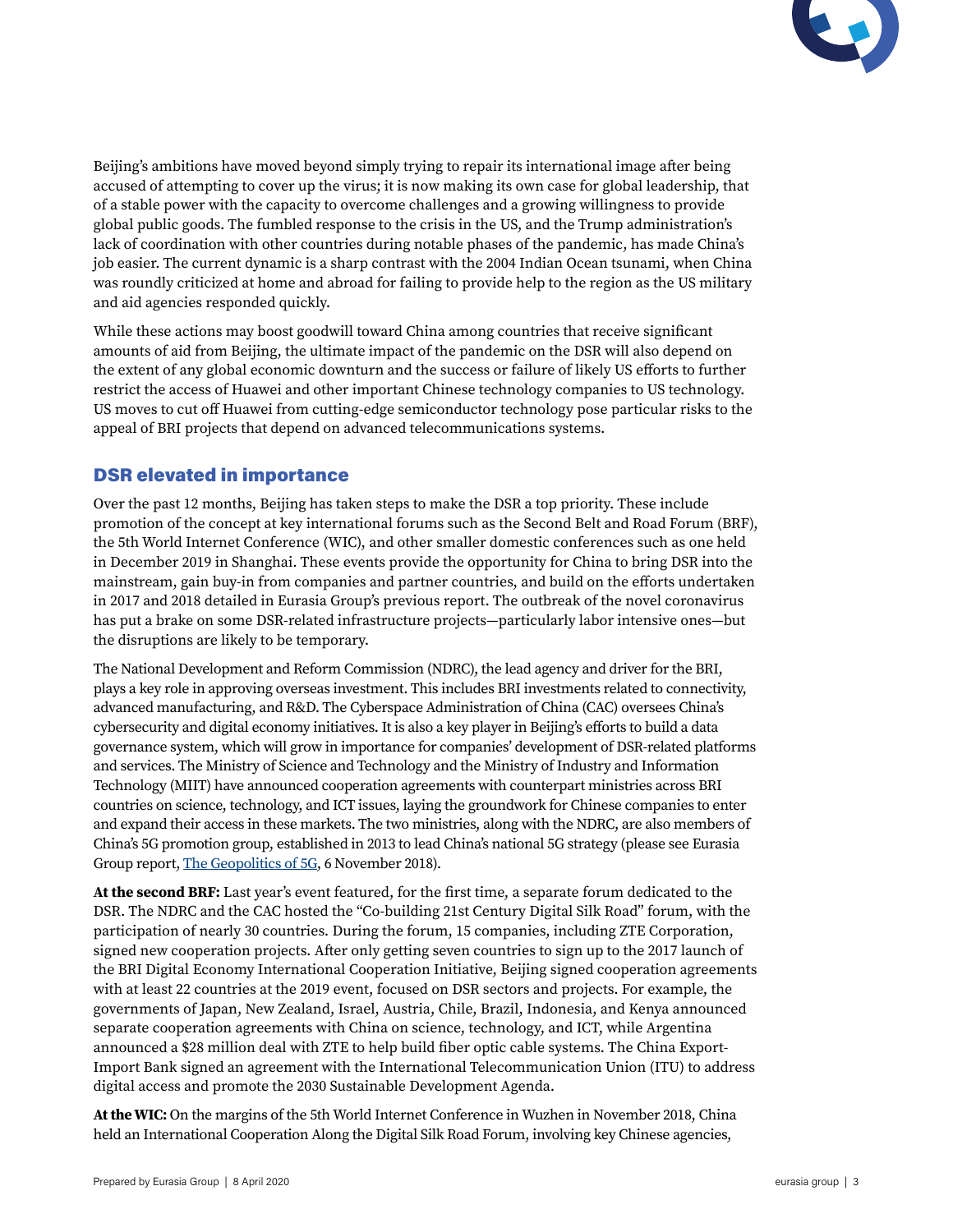

foreign officials, and domestic and foreign technology companies. This built on initial discussions at the 4th WIC, where a number of countries signed on to a BRI-related digital economy cooperation. The 6th WIC in October 2019 in Wuzhen did not include any major new announcements related to the DSR, likely because of sensitivities related to US actions against Huawei and other Chinese technology companies.

Below follows an overview of the key steps Beijing has taken to create a cohesive external narrative, drive state-led opportunities, and secure the participation of private sector domestic firms for the DSR.

|                   | Key milestones for the USR                                                                                                                                                                                                                                                                                                                                                                                                                                                                                                                                                                                                                                                                                                                                                                |  |  |  |  |  |
|-------------------|-------------------------------------------------------------------------------------------------------------------------------------------------------------------------------------------------------------------------------------------------------------------------------------------------------------------------------------------------------------------------------------------------------------------------------------------------------------------------------------------------------------------------------------------------------------------------------------------------------------------------------------------------------------------------------------------------------------------------------------------------------------------------------------------|--|--|--|--|--|
| <b>April 2019</b> | The second BRF featured, for the first time, a separate session on the DSR, with the participation of<br>nearly 30 countries including Cuba, Egypt, France, and Serbia.                                                                                                                                                                                                                                                                                                                                                                                                                                                                                                                                                                                                                   |  |  |  |  |  |
| September 2018    | The Forum on China-Africa Cooperation included in its summit communique a call for greater co-<br>operation between China and African countries on cloud computing, big data, smart cities, undersea<br>cables, and data centers, among other issue.                                                                                                                                                                                                                                                                                                                                                                                                                                                                                                                                      |  |  |  |  |  |
| December 2017     | China launched its <b>Initiative on BRI Digital Economy Collaboration</b> at the 4th WIC in Wuzhen as<br>Beijing's framework for a more tangible vision of the DSR. This is the first time Beijing used the WIC<br>to integrate and promote broader elements of the DSR concept. Laos, the UAE, Saudi Arabia, Egypt,<br>Turkey, Thailand, and Serbia agreed to cooperate with China on this initiative to improve broadband<br>access, promote digital technologies, and develop e-commerce capabilities, as well as to promote<br>cooperation on international standards. The low-key roll-out of the agreement followed several<br>months during which it had circulated widely, including among EU officials, suggesting that the rate<br>of sign-on was lower than Beijing had hoped. |  |  |  |  |  |
| November 2017     | Chinese server maker Inspur, along with Cisco, IBM, Diebold Nixdorf, and Ericsson launched the BRI<br>Digital Economy Strategic Alliance in Jinan, Shandong, with the goal of integrating world-class IT<br>resources for the DSR. The Export-Import Bank of China, the China Development Bank, and the Chi-<br>na Export & Credit Insurance Corporation are also members of the alliance. The Alliance's goal is to<br>integrate cutting-edge IT products, technologies, and solutions to accelerate the construction of the<br>DSR, first through projects in South Asian and African countries and then more broadly in other BRI<br>countries. There have been no recent updates on the initiative.                                                                                   |  |  |  |  |  |
| May 2017          | Xi articulated his DSR strategy for the first time at the inaugural BRF in Beijing and reiterated the<br>critical role of creating the "digital silk road of the 21st century" in the overall BRI. Xi called for fur-<br>ther integration of "frontier areas" including the digital economy, AI, nanotechnology, and quantum<br>computing, while advancing the development of big data, cloud computing, and smart cities within<br>the BRI.                                                                                                                                                                                                                                                                                                                                              |  |  |  |  |  |
| <b>March 2016</b> | China's State Council published its 13th Five-Year Plan for National Informatization, which<br>includes a section on the construction of an "online Silk Road" and a China-ASEAN Information<br>Harbor, intended to be a bundle of internet connectivity projects that go from southwest and south-<br>ern China through Guangxi to ASEAN countries. The NDRC, the CAC, the MIIT, and the Guangxi<br>provincial government had led a China-ASEAN Information Harbor Forum in September 2015 that<br>had also included an emphasis on cyberspace cooperation between China and ASEAN countries.<br>The plan also encouraged full participation of Chinese Internet companies to improve internet and<br>telecommunications links across BRI countries.                                     |  |  |  |  |  |
| <b>March 2015</b> | The NDRC, the Ministry of Foreign Affairs, and the Ministry of Commerce published a white paper<br>that lays out for the first time a vision for the DSR. It called for the development of "an information"<br>silk road" and the construction of cross-border optical cables and telecommunications networks,<br>transcontinental submarine cable projects, and satellite passageways. Then CAC director Lu Wei<br>told the China-EU digital cooperation roundtable "we can build a digital silk road  in cyberspace."                                                                                                                                                                                                                                                                   |  |  |  |  |  |
| September 2013    | Xi formally launched the BRI in a speech at Kazakhstan's Nazarbayev University.                                                                                                                                                                                                                                                                                                                                                                                                                                                                                                                                                                                                                                                                                                           |  |  |  |  |  |
|                   |                                                                                                                                                                                                                                                                                                                                                                                                                                                                                                                                                                                                                                                                                                                                                                                           |  |  |  |  |  |

## Key milestones for the DSR

# Chinese tech firms go global

While the Chinese government has been working to promote a cohesive DSR narrative, more important actions have been taken at the company level. How China's technology companies use the DSR to pursue commercial opportunities abroad, and in China, will determine how DSR programs are actually implemented. Understanding this is key to assessing the program's long-term impact.

Since Eurasia Group's baseline assessment in its first report on the DSR, there have been new developments in technology company mergers and acquisitions; telecommunications infrastructure contracts for both current and next-generation networks; carrier services; OTT service providers; smart cities; and data center build-outs that could all be characterized as part of the emerging DSR.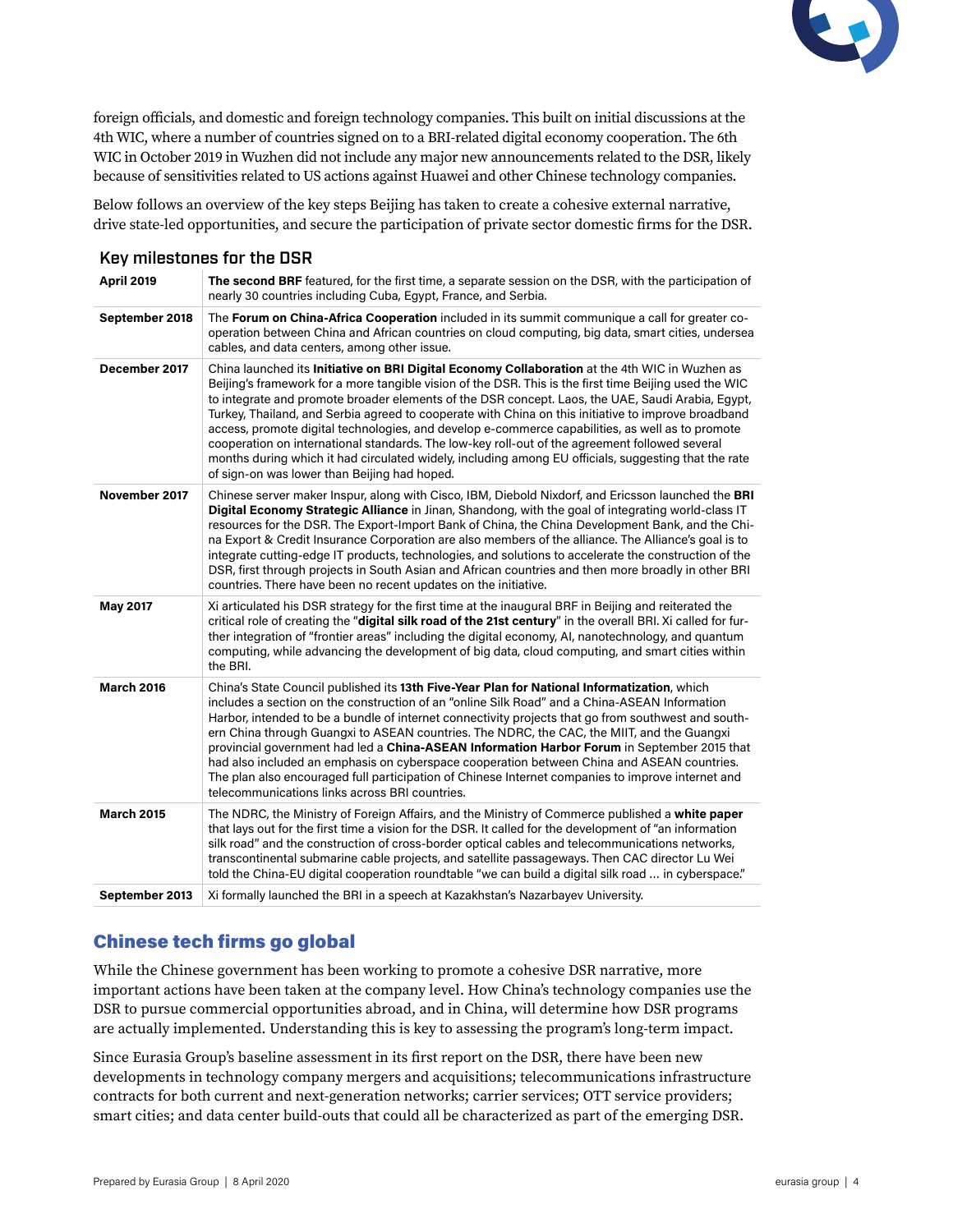

### Examples include:

**Digital infrastructure:** Huawei and ZTE are closely involved in developing 5G technology networks in third-country markets. Both companies have also submitted bids around the world for undersea and terrestrial telecommunications cables, among other ICT infrastructure areas. Huawei officials continue to claim success in winning new 5G contracts—including 28 in Europe—in addition to other projects. This year, in spite of US pressure, Huawei has signed a \$175 million smart cities and data center contract with Kenya, a cloud data center contract with Pakistan, and a project to develop highspeed wireless (mostly 4G) internet for underserved communities in Canada.

Thailand in February launched Huawei's first 5G testbed in Southeast Asia. The country had previously set up a \$22.5 million cloud data center in the country's Eastern Economic Corridor, in which Alibaba, JD.com, and Tencent have also expressed interest in investing. In April, Huawei launched its Cloud and AI Innovation Lab in Singapore, which is intended to align with the city-state's Smart Nation strategy.

**Telecommunications carrier services:** Domestically, Chinese carriers, working with municipal governments, automakers, and technology companies, are playing a significant role putting in place infrastructure to support large-scale AV deployments. This is part of a broader 5G build-out that will take some time. The early success of these efforts will also spill over into marketing campaigns for both vendors and carrier services for 5G in BRI countries, likely marketed as part of the DSR.

In early 2019, China Mobile announced a pilot program to develop a city-scale grid of roads supporting both mobile services and smart transportation in Wuhan. By the end of 2020, China Mobile had committed to installing 300,000 5G base stations. Most of the roll-outs by China Mobile and other Chinese carriers will be non-standalone 5G—higher data speeds, but not ultra-reliable lowlatency communications or massive bandwidth—except for limited specific areas that will include dedicated corridors for AVs and include standalone 5G infrastructure (please see Eurasia Group special report: [Chinese AV ambitions at risk amid trade war,](https://library.eurasiagroup.net/document/open/44e7f524-cc55-4f21-9218-e47e97750838/44e7f524-cc55-4f21-9218-e47e97750838.pdf/2a00e082-7443-4fcb-b848-916b2f5674f3) 17 June 2019).

Carriers outside of China that were depending on Huawei to upgrade their 4G networks to nonstandalone 5G remain concerned about the impact of the US entity list action on Huawei's ability to continue to field and upgrade 5G systems. European carriers have been forced into a wait-andsee game on Huawei and non-standalone 5G rollout plans. Many carriers, including those in BRI countries that are part of the DSR, are hoping for a full reprieve for Huawei, but this remains unlikely. Huawei rival ZTE could in some cases step in as a provider of 4G/5G systems for some BRI countries seeking lower-cost vendors.

**Data centers/cloud services/smart cities:** Chinese companies are working at many levels of the intersection between cloud services and major applications such as smart cities. Huawei is in talks with several countries in Central Asia, Southeast Asia, Africa, and elsewhere to promote smart city projects. Most are focused on "safe city" public security solutions involving Chinese AI and surveillance technology. Huawei has several smart city business lines, but it describes its "safe city" public safety solutions—involving networked surveillance cameras—as one of its most important. Huawei in April signed a \$172.5 million contract to support the Konza Data Centre and Smart Cities project, a planned technology hub 40 miles south of Nairobi, Kenya. Alibaba Cloud, which continues its build-out of cloud computing services abroad, announced a partnership in May with smart traffic system controller Sena Traffic Systems to build a traffic management system in Malaysia.

Alibaba has more than 22 overseas data centers outside of China and over the past year has opened two new ones in the UK and its second data centers in both Indonesia and Japan. However, Alibaba decided last June to suspend plans to develop its second data center in the Middle East. Interestingly, AliCloud does not always build its own facilities, at least not initially, preferring in some cases to co-locate using partnerships with local data center operators. This has allowed the company to expand more quickly and avoid data localization issues. Last year, Alibaba discussed partnering with BT Cloud in the UK to offer its cloud services. The objective of this deal would be to allow Alibaba to compete with Amazon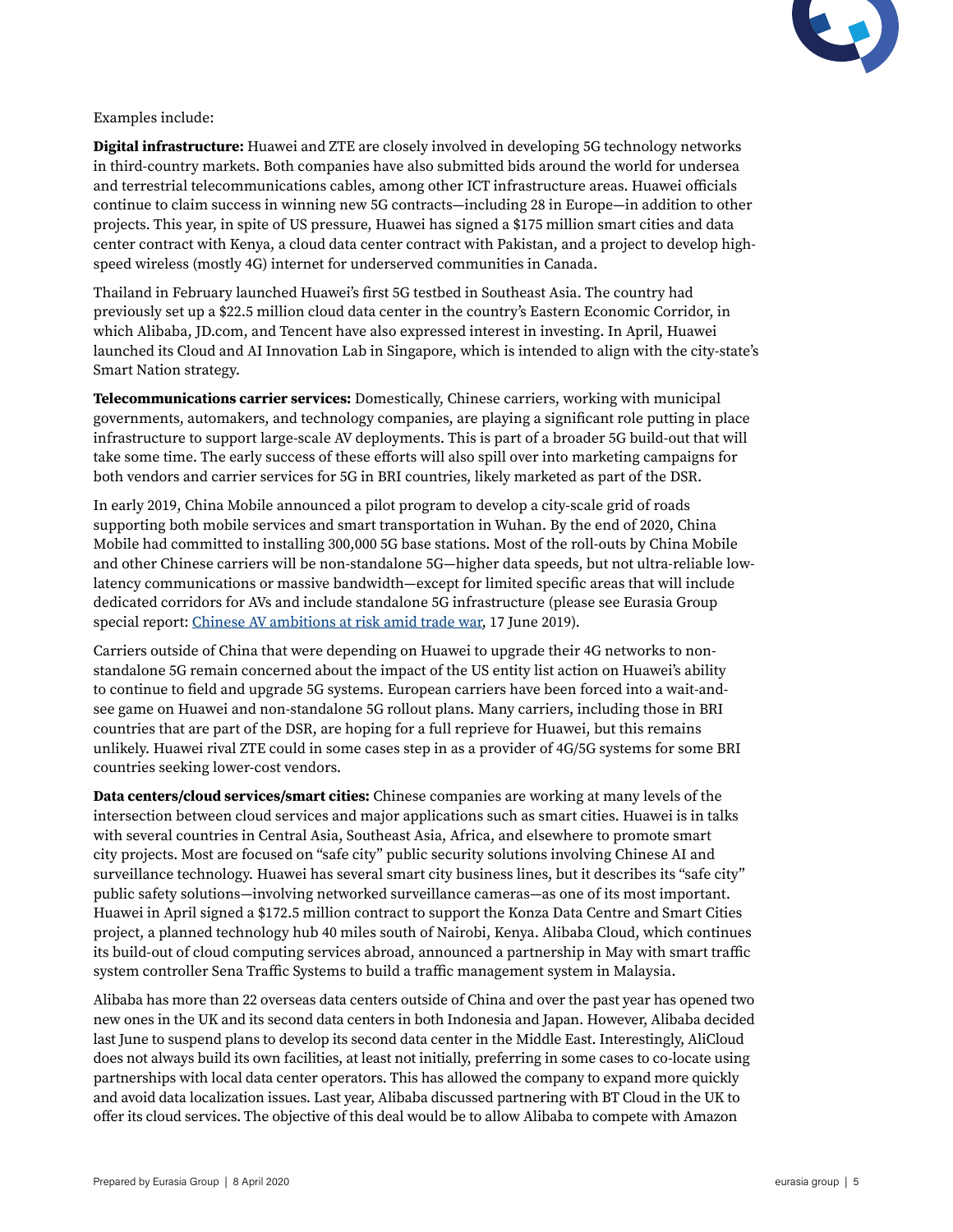

in the UK. Alibaba also has partnerships with Singtel and South Korea's SK Group to provide cloud services. This strategy was successfully used during previous waves of Chinese firms going global—for example, Huawei in telecommunications and China UnionPay in payments.

**OTT services providers:** Chinese technology giants have made substantial investments in Southeast Asian unicorns. Didi Chuxing, along with SoftBank, invested \$2 billion in Grab in 2017. Alibaba holds an 80% stake in Lazada and led a \$1.1 billion investment in Indonesian e-commerce firm Tokopedia last year. Tencent and JD.com, along with Google, led a new \$1 billion investment round in Indonesia's Go-Jek ride-hailing firm in early 2019.

Alibaba also prioritizes in its global expansion its payment system, AliPay. The AliPay strategy revolves around Ant Financial, which is targeting Chinese tourists traveling abroad, with a focus on Europe, Asia, and Australia. Ant Financial is also targeting investments in banks, insurance, and payment systems such as V-Key, Ascend Money, Paytm, and K Bank. It has led major investments in payments companies in Asia and Southeast Asia, as well as in Europe. Ant's attempted acquisition of US firm MoneyGram, however, was rejected by US regulatory authorities in January 2018 on national security grounds.

Unlike the state-owned conglomerates leading BRI infrastructure projects, DSR participants tend to be newer, privately owned tech firms, with less experience operating outside of China's protected market. As with infrastructure projects, Chinese firms may increasingly seek to partner with multinational corporations to benefit from their international reputations, technology, and risk management experience. The push on DSR comes as Chinese authorities grapple with challenges in structuring their data governance regime, which risks falling short of evolving international best practices. That could be a major hindrance for elements of the DSR effort in the coming months.

| Top 5 digital economy innovative<br>enterprises |                             | Top 5 Chinese innovative software<br>enterprises |                                | <b>Top 5 Chinese internet</b><br>companies |                            |
|-------------------------------------------------|-----------------------------|--------------------------------------------------|--------------------------------|--------------------------------------------|----------------------------|
| 92<br><b>HUAWEI</b>                             | Huawei<br>(华为)              | <i><b>Inspur</b></i>                             | Inspur<br>(浪潮)                 | Alibaba.com                                | Alibaba<br>(阿里巴巴)          |
| 叼<br>紫光集团                                       | Tsinghua Unigroup<br>(紫光集团) | pony                                             | Pony.ai<br>(小马智行科技)            | <b>Tencent 腾讯</b>                          | Tencent<br>(腾讯公司)          |
| <b>Haier</b>                                    | Haier<br>(海尔)               | 《《科太讯及                                           | iFlytek<br>(科大讯飞)              | <b>Bai di</b> 百度                           | Baidu<br>(百度)              |
| <b>HIKVISION</b>                                | Hikvision<br>(海康威视)         | <b>HIKVISION</b>                                 | Hikvision<br>(海康威视)            | <b>SEAD</b> DRAFT                          | JD.com<br>(京东)             |
| Midea                                           | Midea<br>(美的)               | 地平线<br><b>Horizon Robotics</b>                   | Horizon<br>Robotics<br>(地平线科技) | ANT EINANCIAL                              | Ant<br>Financial<br>(蚂蚁金服) |

## China's top digital companies

Source: Eurasia Group and Fudan University

# Despite pushback against BRI, Chinese digital connectivity solutions still largely welcomed

Demands to renegotiate expensive infrastructure projects by BRI partners, including Sri Lanka, the Maldives, Myanmar, and Malaysia, were the subject of much discussion in late 2018 and in 2019. However, there have not yet been any high-profile renegotiations or cancelations of DSR projects, although security concerns—particularly related to 5G infrastructure—have started to put some Chinese ICT investments in Europe in doubt.

In addition to the security of Huawei-built networks, smart city projects with Chinese-developed surveillance and monitoring systems have generated unease and attracted increased scrutiny from the press and policymakers. The US, for instance, in October 2019 added Chinese AI and facial recognition firms Dahua, Hikvision, and SenseTime among others to the Commerce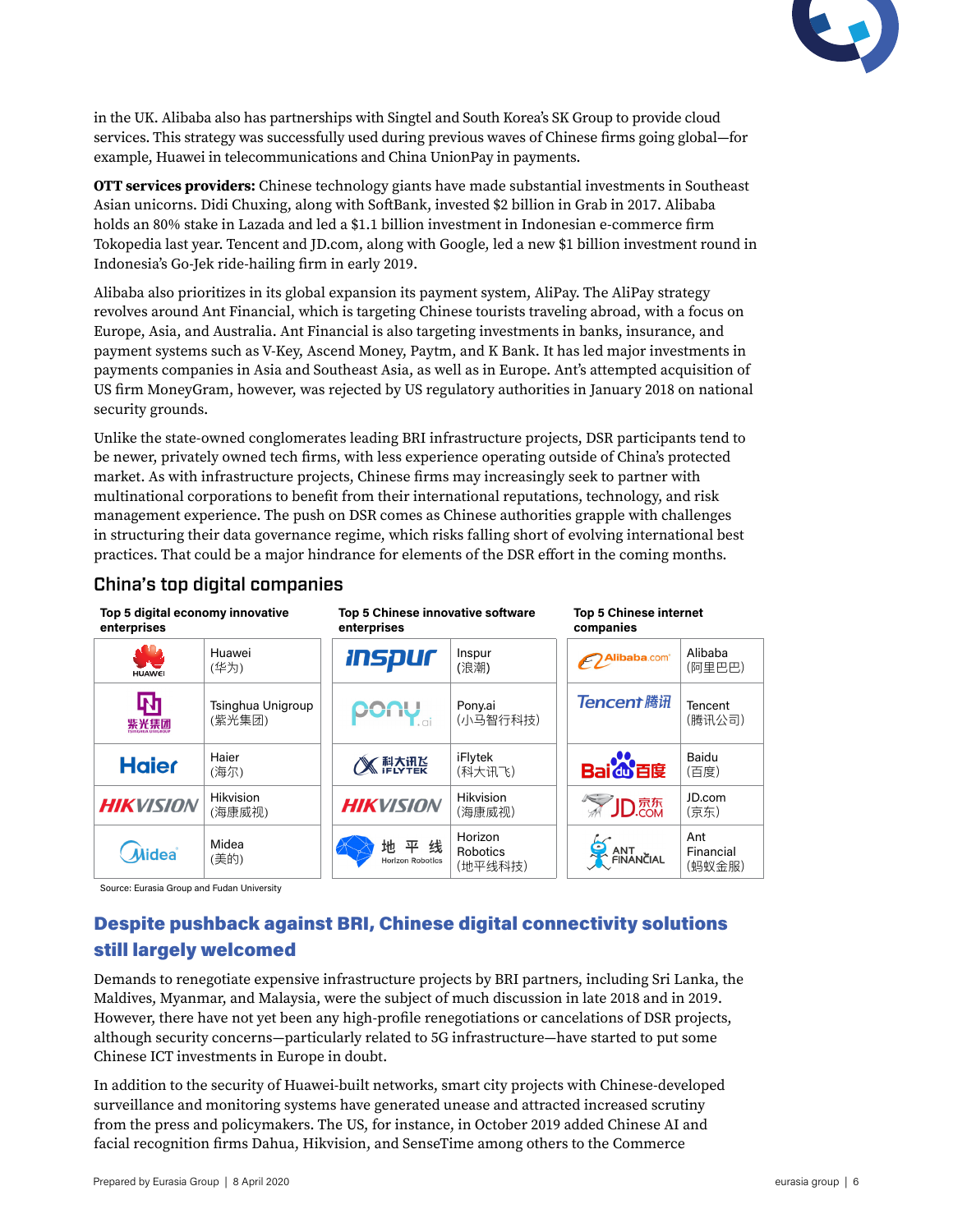

Department's Entity List, imposing export restrictions against these firms. In many cases in other geographies, however, security or data privacy issues are considered less important than the need for telecommunications infrastructure and the difficulties of paying for more expensive Western equipment. Many countries continue to see Chinese technology investments as key to their economic modernization plans, and China is excellent at linking its Belt and Road to national plans, especially those championed by heads of state. Huawei, in particular, has been building out mobile infrastructure in many BRI countries over the past decade, providing needed capacity to countries that then welcome other OTT applications such as smart cities.

Recent BRI developments in Malaysia are instructive. Former prime minister Mahathir Mohamad, upon taking office, put Chinese BRI infrastructure projects under review. He threatened to cancel but then ultimately approved a significantly downsized version of the signature Chinese-backed East Coast Railway Link project in April. At the same time, Mahathir welcomed and oversaw the signing of an agreement at the 2019 BRF to develop a new \$500 million AI park in Malaysia with Chinese unicorn SenseTime. Asked about Huawei's role in Malaysia amid the backdrop of global scrutiny of the company, Mahathir in May dismissed espionage concerns with Chinese companies, asking rhetorically: "... what is there to spy on in Malaysia?"

Other cases point to developing economies prioritizing cost considerations over security risks related to Chinese equipment. Many African countries, which rely heavily on Huawei and ZTE equipment, appear to have a similarly relaxed view of security concerns. In 2018, Western media reported that the African Union (AU) headquarters—for which Huawei supplied telecommunications equipment, configured servers, and trained technical staff—had its systems compromised, leading to a leak of information to China over a five-year period. Nonetheless, the AU president joined Huawei in denying allegations of espionage, and in 2019, the AU signed a new memorandum of understanding with Huawei to expand partnerships on a range of technologies, from cloud computing to 5G and AI.

Adjusting to concerns about large BRI infrastructure projects, Beijing has shown new flexibility and responsiveness to the concerns of recipient countries, including on debt sustainability and on sourcing more domestic labor and resources from these locales. Similarly, there may be increased demands by host countries for technology transfer by Chinese firms—taking a page out of China's own FDI policies as well as demands to store data locally, challenging the efficiency of cloud services projects.

## DSR now caught up in broader US-China tech confrontation

The DSR has taken on growing importance in the US-China technology cold war as next-generation 5G data networks are rolled out. The US and some partner countries have been pushing to exclude Chinese 5G equipment makers from their networks, while China looks to use its political influence and subsidized export financing to obtain for its firms big 5G contracts in BRI countries. The US pushback against the DSR, particularly in the area of 5G networks, has had mixed results (please see Eurasia Group special report: [Huawei/5G issue highlights difficulties US faces in winning tech cold](https://library.eurasiagroup.net/document/open/cd65ae73-f33c-4edb-a7ab-1e2193838a09/cd65ae73-f33c-4edb-a7ab-1e2193838a09.pdf/03ec52c4-5235-4314-a087-98f85d32457e)  [war in ASEAN,](https://library.eurasiagroup.net/document/open/cd65ae73-f33c-4edb-a7ab-1e2193838a09/cd65ae73-f33c-4edb-a7ab-1e2193838a09.pdf/03ec52c4-5235-4314-a087-98f85d32457e) 14 June 2019).

The US government announced in mid-2018 a multi-year Digital Connectivity and Cybersecurity Partnership (DCCP), focused on the Indo-Pacific. The initiative is designed to support digital infrastructure investment, technical assistance, and cybersecurity capacity building. However, the initial \$25 million allocated to the DCCP pales in comparison to the scale of investment that China is offering—and also to the scale of US security assistance in the region.

Japan offers a more credible and sizeable alternative to BRI investment across Asia. However, its investments are focused mostly on transportation infrastructure projects such as ports and railways, and less on ICT.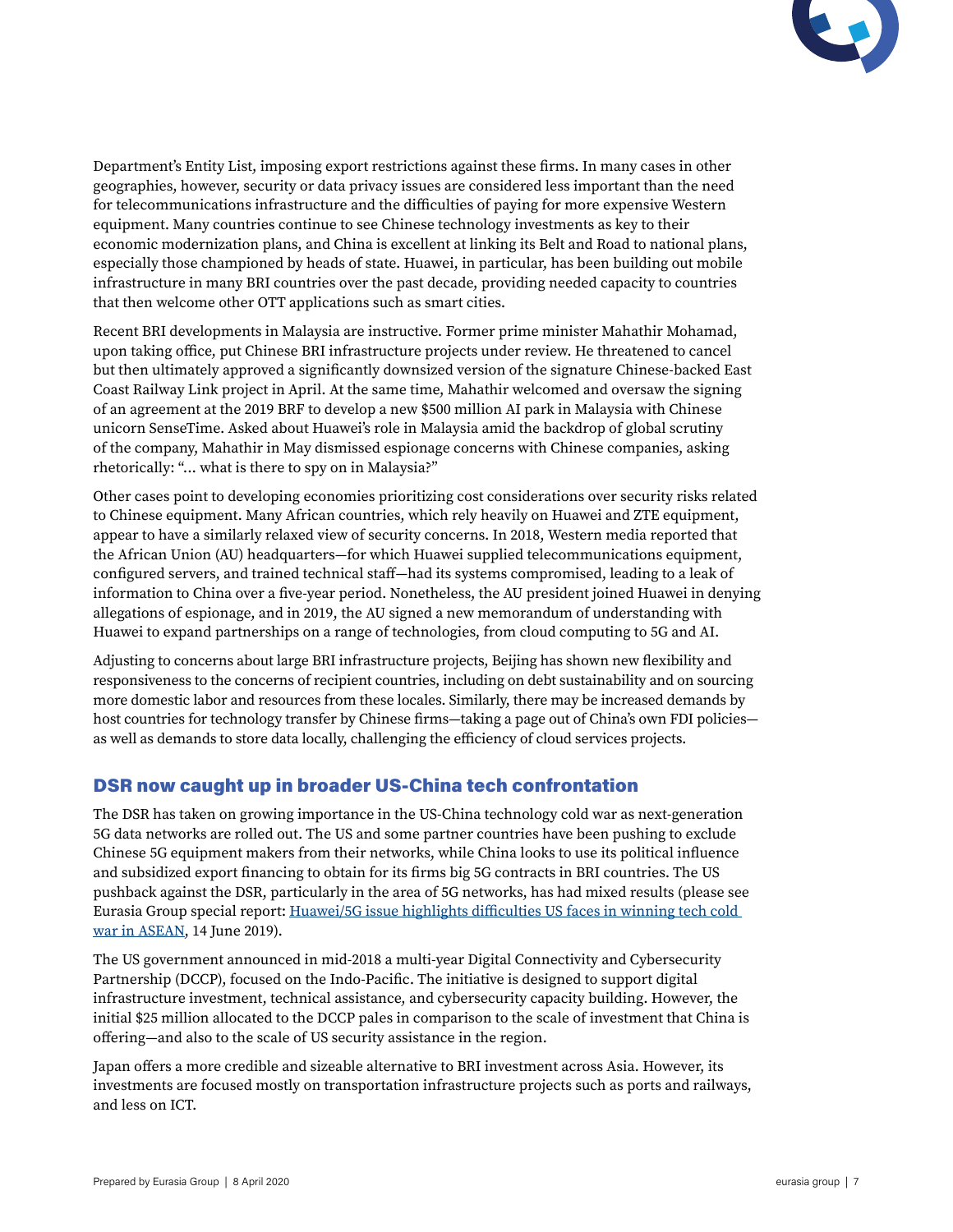

A more substantial area of pushback by US allies is on fiber-optic cables, as Huawei's cable-laying joint venture, Huawei Marine, has become a major player in the sector. Australia, with US and Japanese backing, in 2018 scrambled to offer to finance and build a fiber-optic cable to Papua New Guinea and the Solomon Islands as an alternative to a planned cable to be laid by a joint venture with Huawei Marine. Australian firm Vocus Group began construction in July 2019. However, PNG decided to continue with Huawei Marine to build its domestic infrastructure, with a key minister noting that he was not worried about security concerns.

Policymakers in the US are reportedly considering banning Huawei Marine from laying cables connected to any of the three countries. Huawei announced in June that it would be selling its 51% stake in Huawei Marine to leading Chinese fiber-optic cable manufacturer Hengtong Optic-Electric, stating that the subsidiary was not part of its core business. It is not clear if this change will affect Huawei Marine's ability to compete on new undersea cable projects, but Hengtong may soon find itself in the US's crosshairs— Huawei Marine was added to the US Commerce Department's Entity List on 19 August.

Divisions among EU member states on the role of Chinese technology companies will affect the pace and scope of DSR-related projects within the 27-member bloc. Beijing is closely watching how EU countries and others involved in the BRI react to DSR-related projects. Given the ongoing US anti-Huawei campaign, the debate over how to treat DSR projects using Chinese technology is likely to intensify once Covid-19 outbreaks recede, and they will remain prominent in diplomatic discussions between Beijing and EU member states capitals and the new European Commission.

China's 17+1 initiative with central and eastern European countries and now Greece will be important to watch, owing to its potential to serve as an avenue for the participation of Chinese ICT companies in telecommunications-related build-outs in eastern Europe. While frustration has mounted in European capitals that this effort is seeking to undermine EU unity, the less-developed 17+1 countries are eager for Chinese investment and low-cost telecommunications equipment, despite the security concerns of western European countries. Views within the 17+1 itself are split, with Hungary and Romania more favorably disposed to China. In Poland and the Czech Republic, however, high-profile espionage allegations involving Huawei have called into question the Chinese company's role in their 5G networks. Giving a sense of the incentives China offers in an attempt to overcome security concerns, Huawei in July publicly outlined plans to invest almost \$800 million in Poland over five years—though this is dependent on the company having a role in Poland's 5G rollout. China is also reportedly considering how to leverage Covid-19 aid to obtain more favorable treatment for Huawei and technology investment.

# Risks and opportunities for foreign firms

The DSR will continue to grow in importance for China as tensions with the US escalate, prompting Chinese firms that are denied access to the US and allied markets to look elsewhere to expand. The extent to which the DSR is perceived as a cohesive, integrated plan is overstated, however. While Beijing has taken steps to further codify the DSR in its national strategic priorities and as an international narrative, there is still a lack of direction and clarity across Chinese government agencies on the best way to promote the DSR concept. Agencies are aware that the DSR and expanding the country's digital footprint is a national strategy, but there is limited coordination at the working level and implementation is decentralized.

Partnerships with foreign entities to realize the varied goals of the DSR will be welcomed in China, including within city-level governments domestically or overseas. At least for now, DSR-related commercial opportunities for multinationals are likely to be found as much in China domestically as along the rest of the Belt and Road. Chinese cities and provinces, wanting to hitch their prospects to a national priority to curry favor with Beijing and receive policy support, may offer favorable regulatory or tax treatment for projects considered to be DSR-related.

Some Chinese technology firms that are leaders in the domestic market still struggle to compete internationally, and to deal with new political and operational risks in different overseas markets. The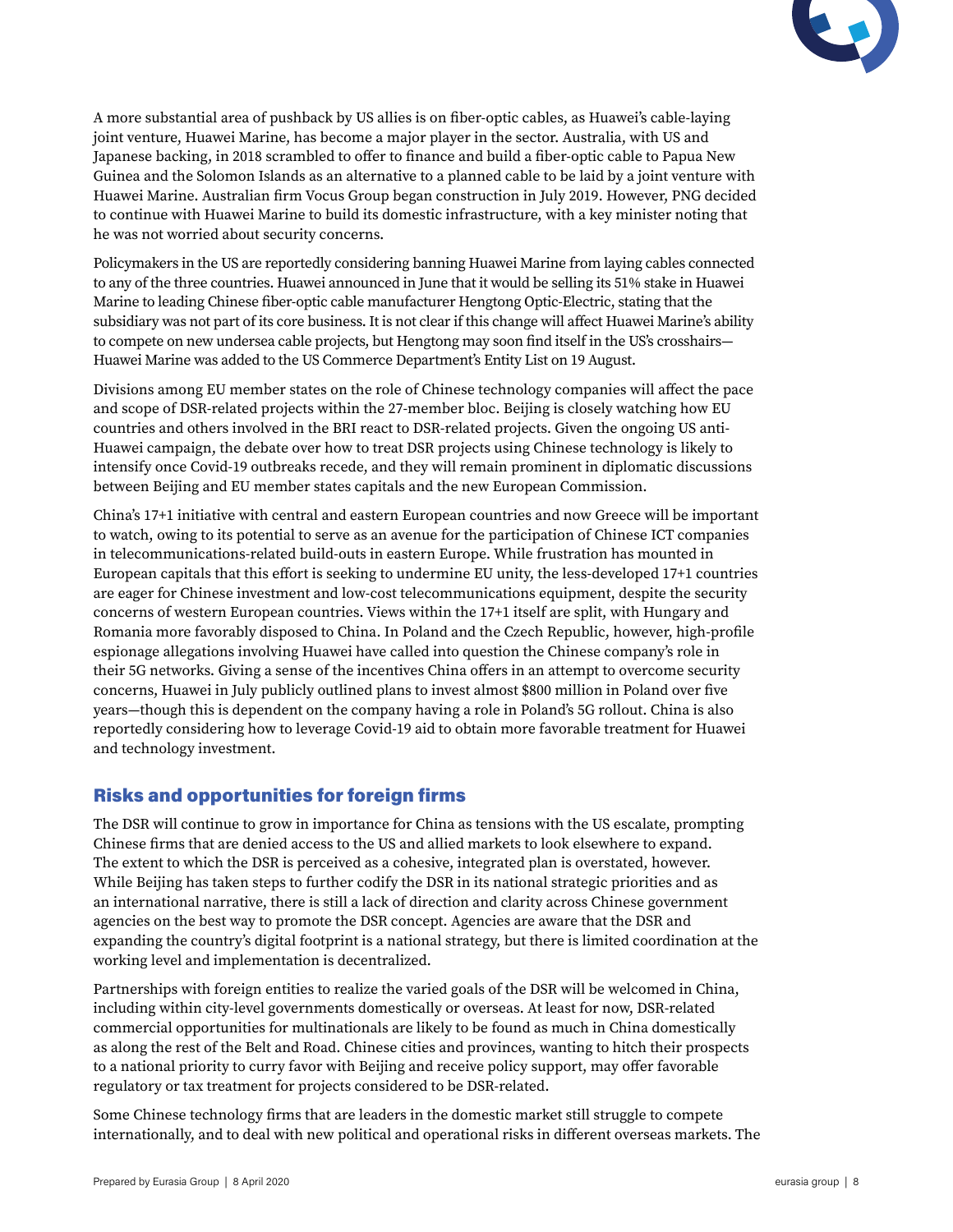

Chinese government has increasingly pushed in the past few years for "third-country cooperation" with firms from advanced economies on Belt and Road projects, to help smooth Chinese companies' expansion overseas. As the DSR push intensifies, well-placed foreign companies will have a growing opportunity to partner with Chinese firms to operate across borders, including between countries participating in the BRI or DSR and China.

DSR involvement, however, can pose risks. For instance, smart city projects, which have a significant focus on public security solutions involving Chinese surveillance technology, could be implicated in the backlash against China's surveillance state. Chinese companies involved in the projects could be targeted by US sanctions for their activities in Xinjiang or elsewhere.

Another area to watch will be how data governance evolves across the DSR as Chinese companies gain access to and process data. China, with its massive internal market, is already data rich. As Chinese companies deploy smart-city solutions—powered by AI and big data applications—and cloud services across Eurasia and Africa, they stand to derive substantial further benefits from the commercialization of this data over time. With data being the key resource of the digital economy, the DSR could become the next chapter in China's resource diplomacy. However, China's own data governance shortcomings, including restrictions on cross-border data flows and a still developing data privacy/protection framework, threaten to hold back Chinese companies in foreign markets.

Regulators in the EU have already begun to focus more attention on major Chinese actors, including Huawei and Alibaba. Beijing's unwillingness so far to commit to exploring any adherence to the provisions of voluntary frameworks such as the APEC Cross Border Data Privacy Rules, or to joining the Comprehensive and Progressive Agreement for Trans-Pacific Partnership, with its strong free flow of data provisions, means that China and Chinese companies will increasingly be viewed as outside the evolving web of international best practices that allow interoperability between different legal systems. This ultimately poses the greatest threat to the success of initiatives such as the DSR.

## Pilot smart cities in ASEAN

*Smart cities figure prominently in China's vision of DSR-related infrastructure, and Chinese companies are eager to provide key pieces of smart city infrastructure.* 



Within the broader context of China's growing digital footprint, the country's leading platform firms Baidu, Alibaba, and Tencent are aggressively seeking opportunities for diversification into other industrial sectors and to continue expanding globally.

**Baidu:** Lagging in global expansion, but with new focus on AI and AVs

A common opinion about the firm among local experts is that it is becoming China's Yahoo,

a once-dominant search and business services company that has struggled because of a lack of innovation and a series of management blunders. However, Baidu has taken steps to refocus, and though it lags Alibaba and Tencent in terms of its global presence, the company is investing heavily in R&D and has made big bets on AI, AVs, online video, and virtual and augmented reality technologies.

In addition to its search engine business, Baidu is moving into other product areas. Baidu Map, for example, which uses AI, targets Chinese tourists traveling abroad and provides Chinese language map services. This product is likely to raise Baidu's global service platform competitiveness. Baidu Map covers more than 150 countries and territories, with monthly active users reaching 300 million. Baidu's short-term goal is to have foreign users account for 50% of the total by 2020. Baidu has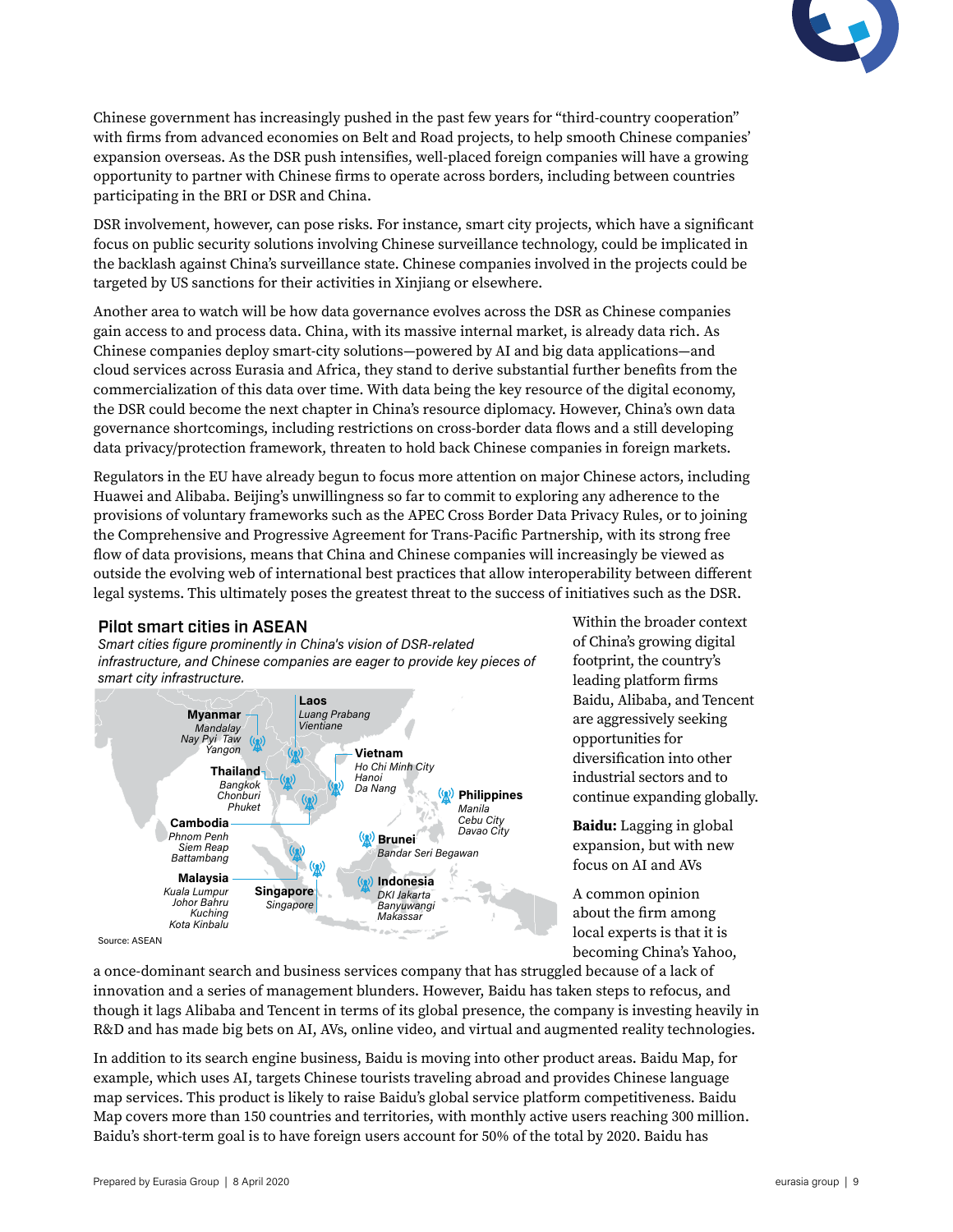

likewise developed strategic partnerships with the ministries of tourism of Thailand, South Korea, Australia, Singapore, Indonesia, and four northern European countries.

Baidu is pursuing a three-step global expansion strategy around Baidu Map: first, target Chinese tourists traveling overseas; second, increase its database and service quality in selected countries and pursue localization; and third, leverage technology, data, and marketing to promote Baidu Map as a global application. This process will be facilitated by the company's development of AI technologies, which can be used for road guidance systems, linking online to offline ecosystems, and indoor navigation (facilitated by augmented reality). Adding to competition in the map space, Huawei plans to release its own service, Map Kit, by October, which will cover 150 countries and territories. Nevertheless, Baidu does have an open-source platform that, while not a product, could serve as a vehicle for its global aspirations.

Baidu's work on AVs, particularly its open-source platform Apollo, is likely to help it expand globally. Several Western carmakers, including Daimler, have signed agreements to collaborate with the firm in developing applications. There are now well over 100 partners on the platform, including carmakers, semiconductor firms such as Intel, Nvidia, and NXP, and imaging and sensor companies. The Apollo Platform uses AI both for Baidu's voice-activated telematic software, capable of leveraging facial recognition, and for monitoring driver fatigue. Baidu in June released the latest version of Apollo, dubbed Apollo 5.0, which includes an upgraded road scenarios perception model and a new, bespoke sensor calibration service.

**Alibaba:** Mergers and acquisitions, e-commerce, cloud services, and mobile payments

China's leading internet platform and digital champion Alibaba Group and its two principal subsidiaries, AliCloud and Ant Financial, have two ambitious long-term objectives in going global. Alibaba is far ahead of other Chinese platforms in terms of the scope of its business, long-term ambitions, and the resources it can bring to bear in expanding its global footprint. The firm wants its international businesses to generate 40% of its revenue by 2027—currently this is less than 10%. It also wants to expand the number of its active buyers from 423 million to 2 billion in 2036, including 1 billion users from outside of China, as well as increase the volume of merchandise handled.

To achieve its goals, Alibaba has made investments in a range of sectors, mainly through M&A in areas that support its core focus on retail commerce. The firm's forays into cloud computing, healthcare, and entertainment are still largely focused domestically. Alibaba prefers a slow but steady approach in which it acquires a small stake in a target company and gradually raises it, instead of a full acquisition. Its investment in Lazada, a Southeast Asian e-commerce company, is a good example of this strategy, and its unit Ant Financial has adopted this approach in acquiring online payment companies in Southeast Asia and South Korea.

The main product/service Alibaba is trying to push globally is its e-commerce platform, Aliexpress. com, mainly in developing countries in Southeast Asia and Latin America. Cost remains Alibaba's biggest competitive advantage. Countries that have generated the most growth for Aliexpress since 2015 are Russia, Brazil, and several countries in Southeast Asia.

The second product/service Alibaba prioritizes in its global expansion is its payment system, AliPay. The AliPay strategy revolves around Ant Financial, which targets Chinese tourists traveling abroad, with a focus on Europe, Asia, and Australia. Ant Financial is also making investments in banks, insurance companies, and payment systems such as V-Key, Ascend Money, Paytm, and K Bank.

Alibaba's e-commerce strategy faces challenges in developed countries. First, these markets are more mature, with Amazon, eBay, and other retailers already meeting the needs of most customers. Second, the brand image of Alibaba is still strongly associated with counterfeiting and fake products despite the company's efforts to acknowledge and address this issue, including through its Anti-Counterfeiting Alliance. In Europe and Japan, it faces stiff competition from Amazon, eBay, Rakuten, and other local players.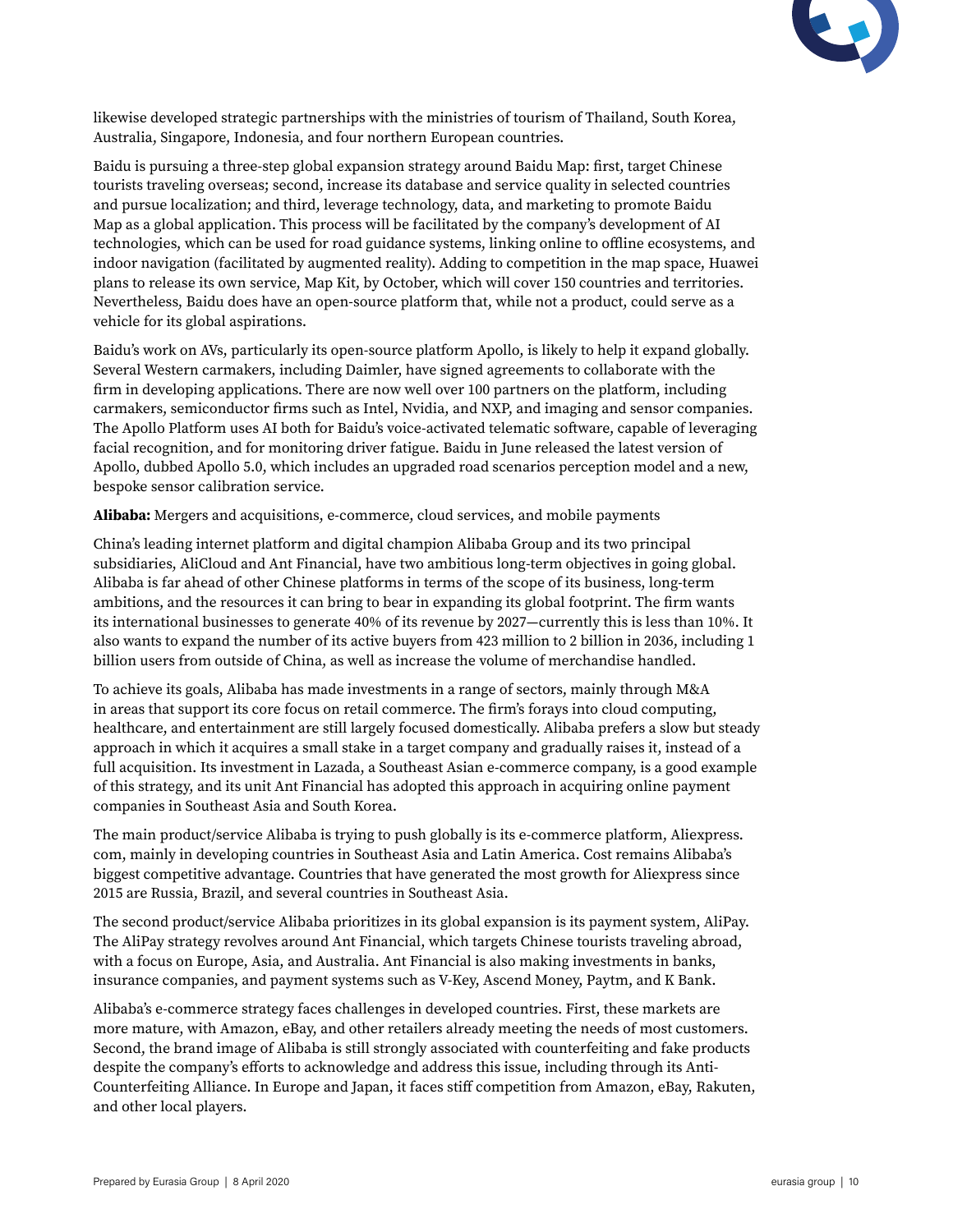

Alibaba Group overall is closely aligned with the Chinese government's current phase of internationalization, including the increased focus on soft power, focused on areas such as standards setting. While the BRI initially prioritized infrastructure-related investments and soft loan programs that primarily benefited companies such as Huawei, Alibaba and its CEO Jack Ma have also gained from the initiative's goodwill and expansive development programs. The group is also far more flexible than its Western competitors in the compliance and market entry positions it can adopt.

This often-overlooked aspect will become more important in terms of AliCloud's ability to participate in areas where other cloud computing companies struggle—because of data localization policies, for example—and Alibaba Group's ability to influence a host country's policy and regulatory agenda as a result of its willingness to compromise when necessary in areas such as data access or data transfers.

AliCloud has more than 22 data centers outside of China. As noted, it does not always build its own at least not initially, preferring in some cases to co-locate using partnerships with local data center operators. This has allowed the company to expand more rapidly and avoid data localization issues. As a result, Ali Could is emerging as an alternative content service provider in "cloud-unfriendly" territories. This strategy has also been successfully used during previous waves of Chinese firms going global—for example, Huawei in telecommunications and China UnionPay in payments.

Alibaba is also expanding its data center reach by partnering with other cloud services companies. In 2017, it signed an agreement to collaborate with Equinix to provide companies access to AliCloud via the Equinix Cloud Exchange data centers in Hong Kong, Silicon Valley, Sydney, and Washington, as well as Frankfurt and London, expanding Alibaba's global reach. In July 2018, Alibaba confirmed it was in talks with BT to partner in the UK to offer its cloud services. The goal of this deal would be to allow Alibaba to compete with Amazon in the UK. Alibaba also has partnerships with Singtel and South Korea's SK Group to provide cloud services.

**Tencent:** Pushing WeChat in Southeast Asia, investing heavily in gaming

Tencent is the second largest and most ambitious Chinese internet platform company after Alibaba. Tencent offers a wide portfolio of digital services: social media, online gaming, cloud and payment services, music streaming, microblogging, and more. The company's growth in the past two years has primarily been in the area of mobile games. Chairman Ma (Pony) Huateng once said that WeChat is the only real product Tencent has to sell in its push for global expansion.

Tencent's FDI strategy is like Alibaba's: It is designed to support the firm's core business. The company invests with well-known funds and focuses on social network and gaming companies such as Snapchat, RiotGames, and Whisper. Its preferred market is the US, but it also has investments in India, South Korea, Japan, Russia, and Israel. Tencent tends to make joint investments with favored partners such as SV Angel and Andreessen Horowitz (co-invested in 11 projects). It recently has started to invest heavily in AI, fast becoming a leading player in this field in China, focused on applications in medical imaging.

Tencent is actively trying to expand globally in social networking. The firm is using the WeChat platform to focus on the fast-growing markets of Southeast Asia, including Indonesia, Thailand, Hong Kong, Taiwan, Singapore, and Malaysia—in some cases directly competing with the Line app from Japan. Malaysia will probably be the first foreign country to roll out a WeChat ecosystem: Tencent plans to launch e-payments there in 2018. Whereas Alibaba is looking to build a global payment system, Tencent is more interested in generating traffic for WeChat—two different globalization strategies.

WeChat is gaining users in Southeast Asia, Russia, and India, but all these countries also feature strong local rivals. For Tencent, the US and European markets will be even harder to crack. It will need to position WeChat to compete with established players such as WhatsApp and Facebook. In addition, Tencent faces the challenge of how to persuade customers living in more open societies to use a social network application that may be subject to monitoring by the Chinese government. Tencent appears to be focused on markets in Southeast Asia and Latin America, but its WeChat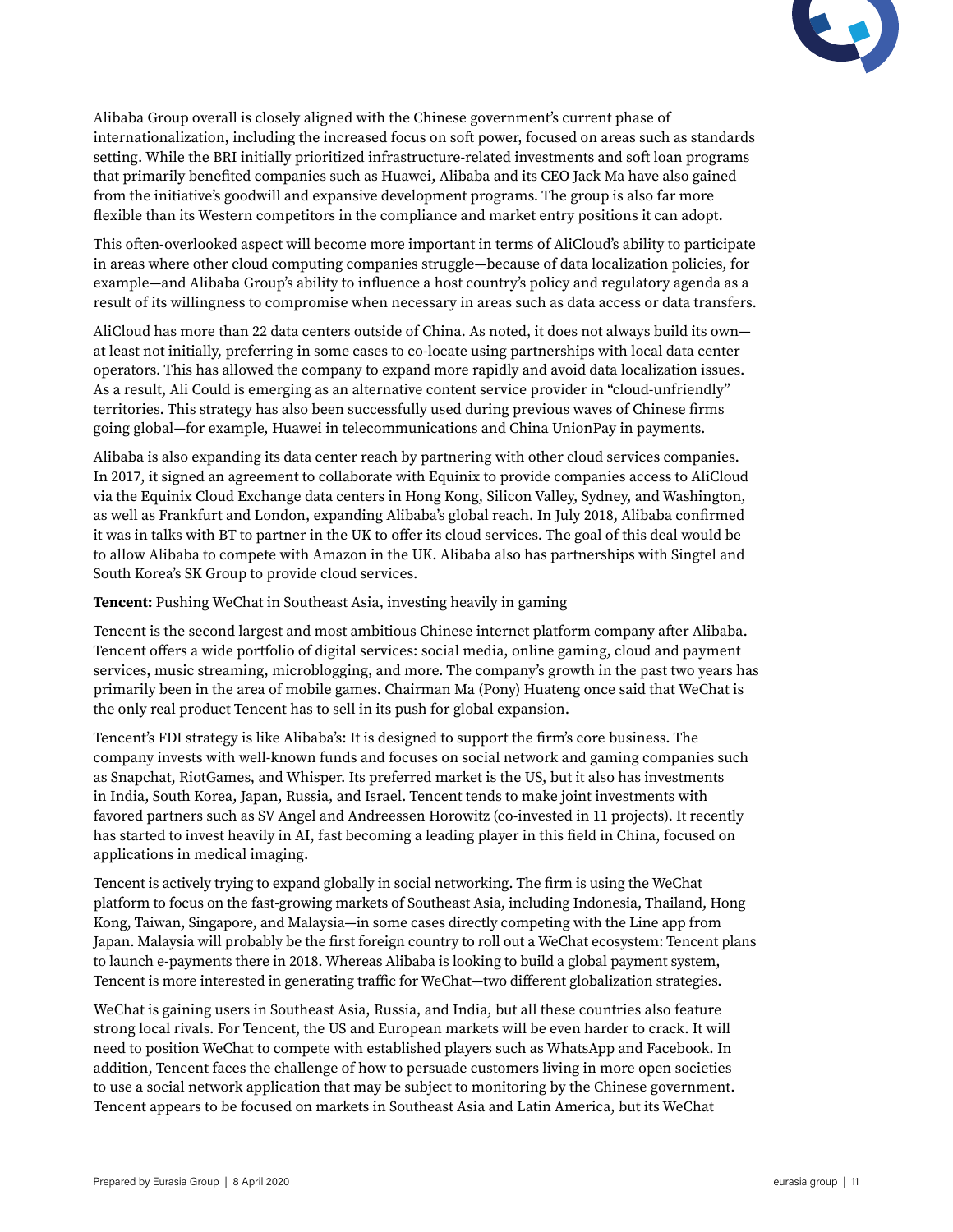

app seems to have failed to gain traction in India and Brazil. WeChat has so far succeeded only in Malaysia, where it is the fifth most popular app. For Tencent and WeChat, the domestic market remains much more important.

# Promoting Chinese technology standards through the DSR

Officials have talked about the need to increase their ability to play a role in internet governance and cyber norms discussions. They view Chinese company participation in building next-generation telecommunications infrastructure as critical to gaining a greater voice in international fora. Beijing also believes that the participation of Chinese companies across the communications sector stack as part of the DSR, from fiber optic systems to mobile communications and OTT services, will translate into a greater role for Chinese firms in standards-setting bodies. In addition, Chinese technology firms can work together to bring integrated solutions to BRI countries on telecommunications and services infrastructure, creating a de facto dependence on Chinese systems and solutions. This latter issue is often confused in the media with the separate issue of standards-setting.

China, through Huawei and China Mobile, has been increasing its participation in international standards-setting bodies such as the ITU and the International Organization for Standardization (ISO), as well as in industry bodies such as the Institute of Electrical and Electronics Engineers. Chinese companies are aiming to reduce their dependence on Western firms for patent royalties and to ensure that they are seen as contributors to technological progress in key sectors.

US government officials are also pushing for more US company participation in standards processes. This is partly a reaction to the success of companies such as Huawei and ZTE in 5G standards-setting, where they have gone from being small players to major contributors of intellectual property for standard essential patents (please see Eurasia Group special report: [The Geopolitics of 5G,](https://library.eurasiagroup.net/document/open/4f667929-ef2f-4f21-978d-00e626e2b50c/4f667929-ef2f-4f21-978d-00e626e2b50c.pdf/148fafff-3334-444f-9cde-7aa1920d9ef7) 6 November 2018).

The DSR broadly reflects China's efforts to expand its technology sphere of influence across BRI participating countries by going from a standards-taker to a standards-maker. In March 2019, China's Standardization Administration of China (SAC) published its policy objectives for the year, which include enhancing standards cooperation and integration with BRI participating countries. As part of this year's BRF deliverables, the SAC established a "national standards information platform among the Belt and Road partner countries to strengthen the exchange and sharing of standards information." It announced that China has signed 85 standardization agreements (more broadly) with 49 countries and regions to date. SAC's work plan for 2019 notably left out its former emphasis on technology standards integration among China, the EU, and the US. This omission may reflect a greater priority placed on promoting Chinese standards as potential alternatives amid a fracturing of the global technology landscape. There are rumors that Beijing could back an "Asian Standardization Organization," that would provide services to BRI partner countries in Asia, a strategy similar to the one China has followed with the Asian Infrastructure Investment Bank. SAC has claimed that standards designed to be internationalized via BRI projects will not be in opposition to existing ISO and IEC standards, but it remains unclear how this will work if the priority areas for standardization include the ICT and transport sectors part of the BRI and the DSR.

China is also increasingly focused on shaping global standards in AI. It has already developed domestic standards in this area—launched in the Artificial Intelligence Standardization White Paper released by the MIIT and the China Electronics Standardization Institute (CESI) in January 2018 with the goal of becoming the global leader in AI by 2030. CESI leads China's participation in the ISO committee on AI, which is developing international standards for the industry.

More broadly though, Beijing's evolving data governance system remains out of step with global trends. In the near term, it is not likely that China would be able to obtain an adequacy ruling from the EU under the General Data Protection Regulation (GDPR) or accede voluntarily to the APEC Cross Border Privacy Rules (CBPR). This incompatibility between China's evolving data governance system